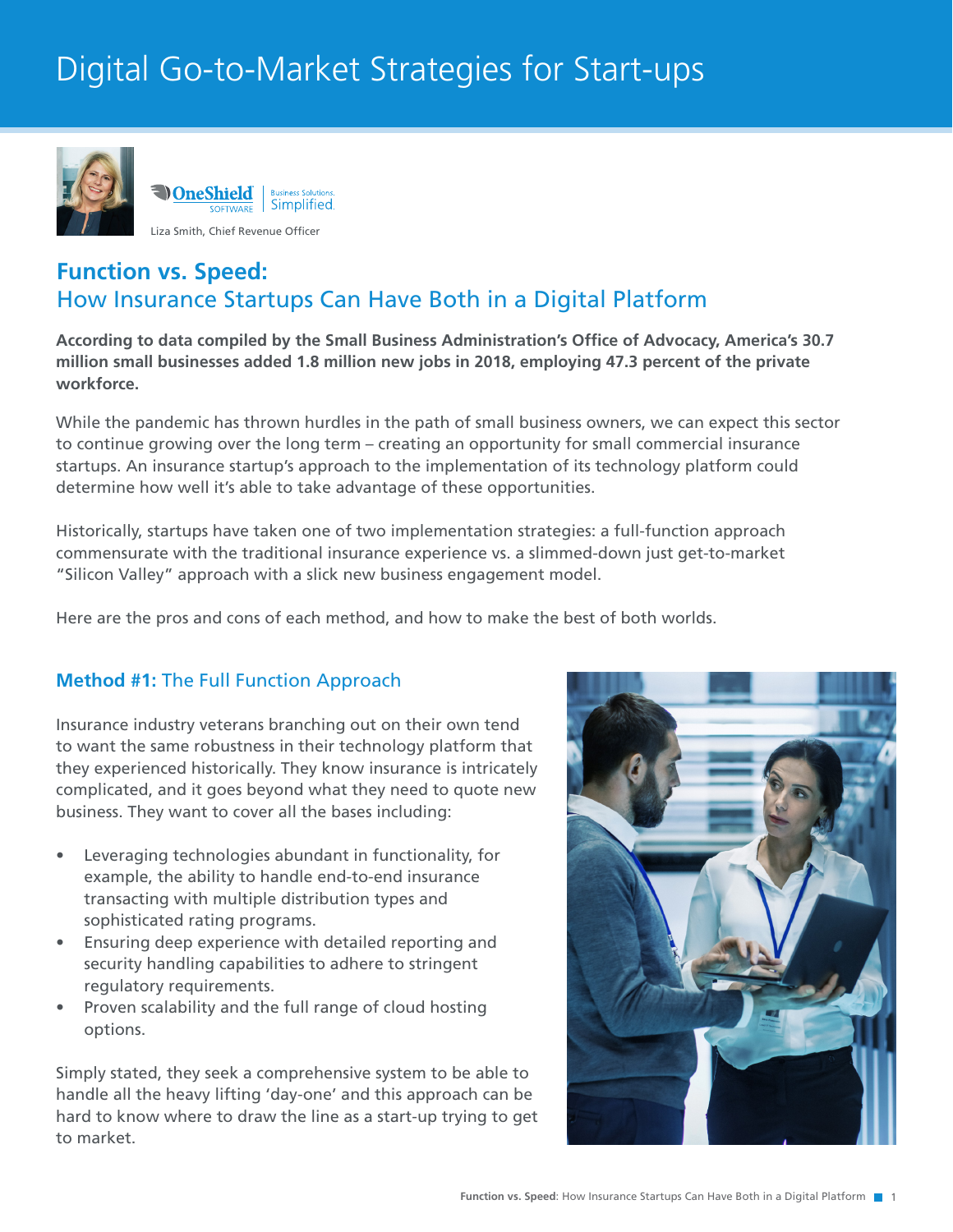## **Method #2:** The "Silicon Valley" Approach

The alternative approach is to focus on simplicity and speed. Startup insurers with more of a technology slant than insurance expertise may want just a quick quote functionality for straightforward coverages, and a sleek customer portal – the basics to get business on the books and satisfy clients' simplest demands. This approach offers some advantages:

- The biggest benefit of this is speed to market. Typically, with this Silicon Valley-type technology, startups can hit the market within three or four weeks.
- A startup with an initial implementation of a 'bare-bones system' can start selling policies, attract new business, build a reputation, and score early wins.

However, this pared-down system may not be able to grow with the company over the long term once they want to take on more complex accounts, scale or expand their offerings. In some cases, they'll need to hire business resources to compensate for the technology inefficiency shifting the spend from technology to resources can be costly and reduces the opportunity for scalability and expansion.



# The Best of Both Worlds: How to Build a Functional, Scalable System

Finding the middle ground yields speed to market that startups need, without sacrificing functionality that enables sustainable growth. OneShield offers this advice:

### **1. Plan for Immediate and Future Functions Simultaneously**

Identify systems with core functions necessary to get-to-market, while also mapping out functions to add in a 'fast-follow' implementation and, as well, other features over time.

Core go-to-market functions might include quick quoting, binding, policy issuance, billing, first notice of loss capabilities, and a couple of required 'day-one' integrations, and a simple portal to facilitate customer service. It is important that this functionality can be extended, not rebuilt, as your business requires more functionality or handling capabilities such as including quoting algorithms for more complex risks; additional API integration capability to connect with partner systems; multiple types of billing transactions; multiple distribution models; straight-through claims processing; and full end-to-end automation of policy administration.

All the functionality required for your desired system should be defined at the outset. Know what you want to do quickly, mid-term and long-term, and create a realistic roadmap to get there.